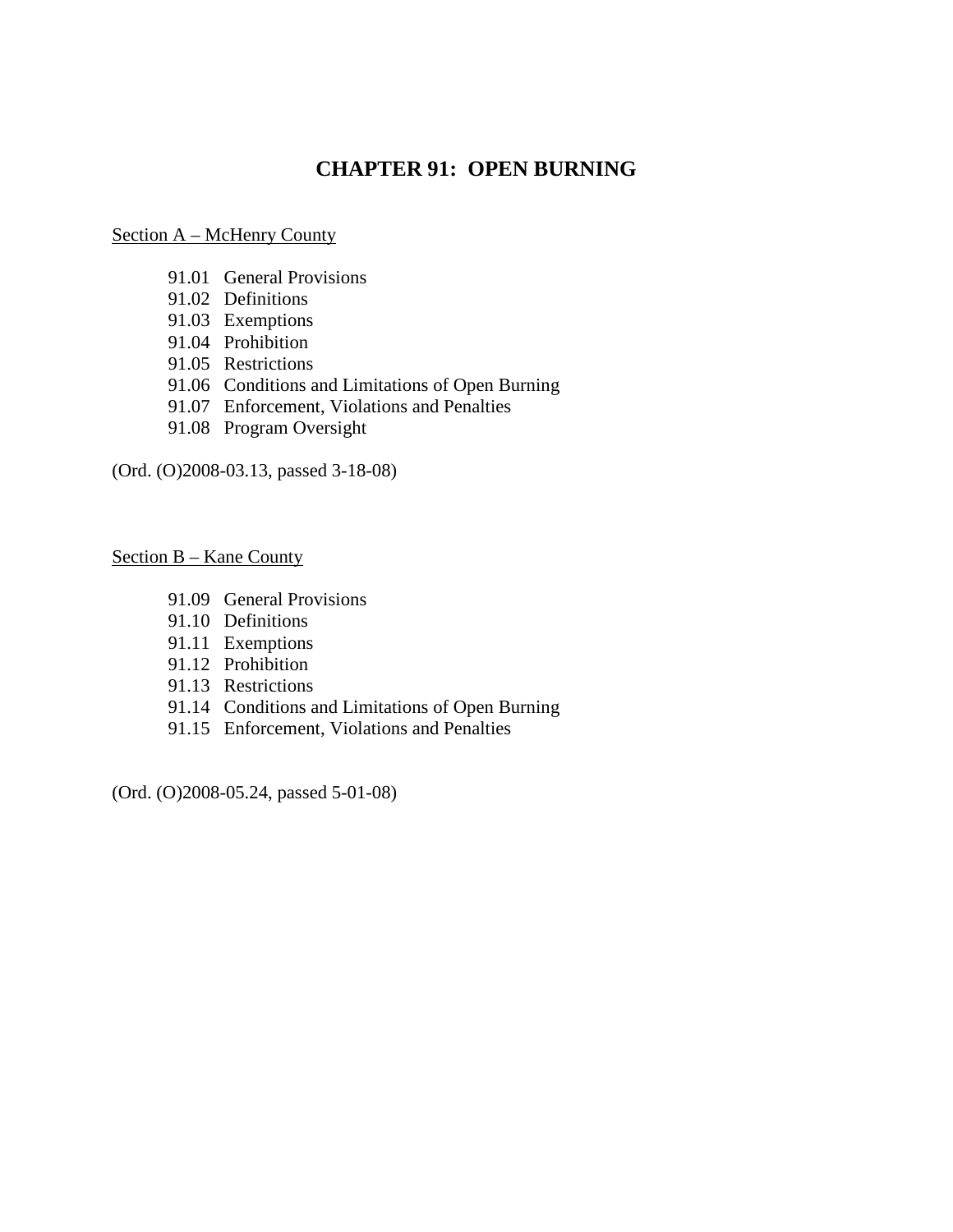**Section A – McHenry County** (Ord. (O)2008-03.13, passed 3-18-08)

# **§ 91.01 GENERAL PROVISIONS**

**Intent and Purpose.** Whereas, open burning creates a risk of losses due to fire and impairs air quality, regulation of open burning is necessary to protect the public health, safety, and welfare.

# **§ 91.02 DEFINITIONS**

**BRUSH.** Tree trunks, limbs, branches, and twigs.

**CEREMONIAL FIRE (BONFIRE).** An outdoor fire larger than three feet by three feet by three feet  $(3'x3'x3')$  which is used for entertainment purposes as part of a specifically scheduled public or private event and excludes leaves, grass or shrubbery clippings or cuttings.

**GARBAGE"** The animal and vegetable waste resulting from the handling, preparation, cooking and consumption of food.

**HABITABLE STRUCTURE.** Any structure with electric and heat intended to be used for living, sleeping, eating, or assembly purposes including but not limited to residences, multi- family dwellings, churches, schools, food facilities and industrial buildings.

**LANDSCAPE WASTE.** All accumulation of grass or shrubbery cuttings, leaves, flowers and weeds.

**LITTER.** Any discarded, used or unconsumed substance or waste. Litter may include, but is not limited to, any garbage, trash, refuse, debris, rubbish, newspaper, magazines, glass, metal, plastic or paper containers or other packaging construction material, motor vehicle parts, furniture, oil, carcass of dead animal, any nauseous or offensive matter of any kind, any object likely to injure any person or create a traffic hazard, potentially infectious medical waste, or anything else of an unsightly or unsanitary nature, which has been discarded, abandoned or otherwise disposed of improperly.

**MANURE.** The fecal and urinary defecations of livestock and poultry. Manure may often contain some spilled feed, bedding or litter.

**NON-HABITABLE STRUCTURE.** Any structure not identified as habitable as defined and would include but is not limited to garages, sheds, barns, and swimming pools.

**OPEN BURNING.** The combustion of any matter in such a way that the products of the combustion are emitted to the open air without originating in or passing through equipment for which a permit could be issued under the provisions of the Environmental Protection Act.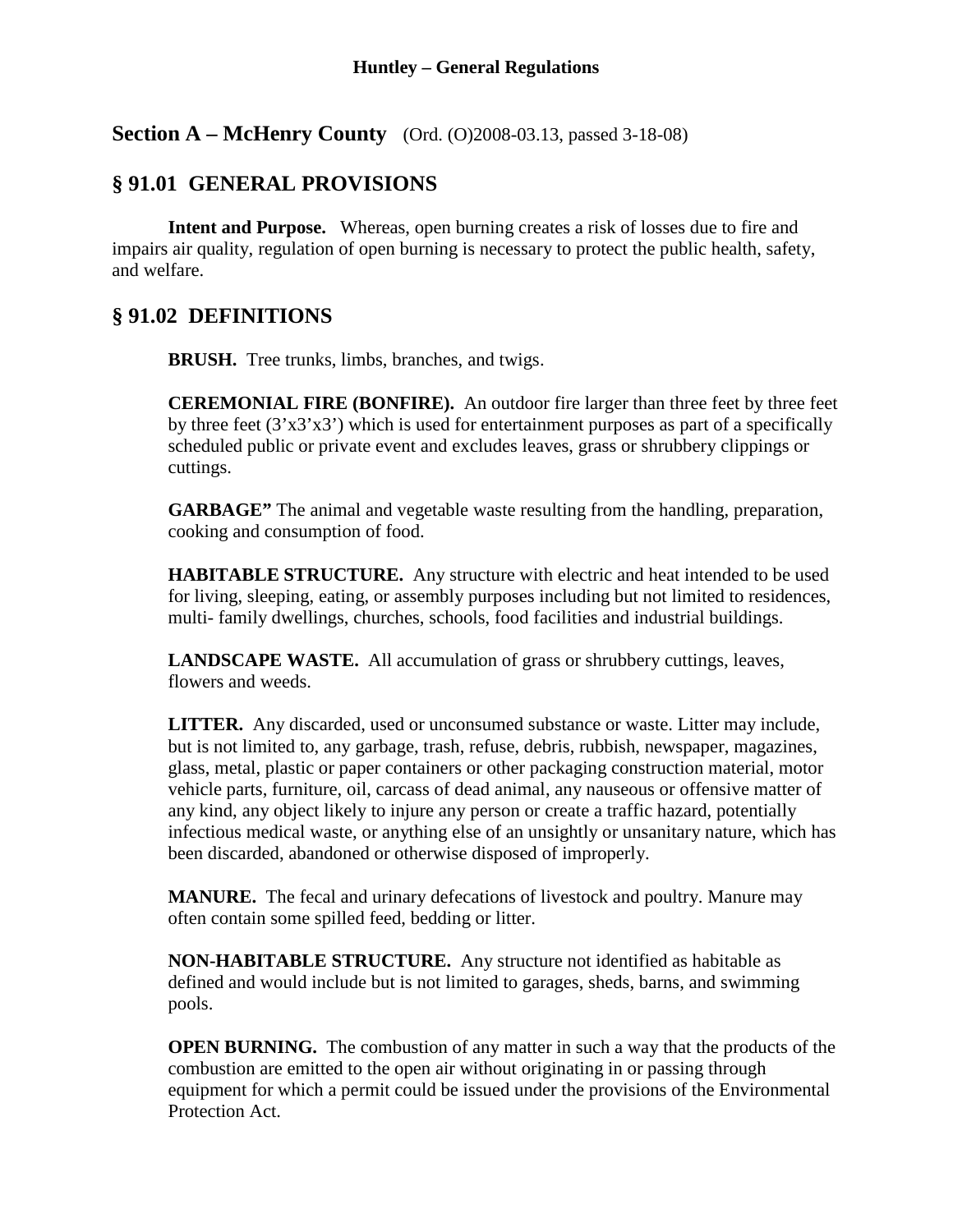**RECREATIONAL FIRE.** A temporary outdoor fire for warmth, cooking for human consumption, or for non-ceremonial purposes where the fire is not larger than three feet by three feet by three feet  $(3'x3'x3')$  and excludes leaves, grass or shrubbery clippings or cuttings.

**STRUCTURE.** The results of a man-made change to the land constructed on or below the ground, including the construction, reconstruction or placement of a building or any addition to a building; installing a manufactured home on a site; preparing a site for a manufactured home or installing a recreational vehicle or travel trailer on a site for more than one hundred eighty (180) consecutive days.

### **§ 91.03 EXEMPTIONS**

- (A) Sections 400 A & B, 500 B 1-3, and 600 B shall not apply to prescribed burns associated with ecologic restoration or natural landscape management, any burning of landscape waste for purposes of habitat reclamation, or firefighter training.
- (B) Sections 400 A & B, 500 B 1-3, and 600 B shall not apply to the burning of brush for purposes of domestic fireplaces or cooking or external fire-places, or to self-contained outdoor wood- burning devices or fireplaces.
- (C) Sections 400 A & B, 500 B 1-3, and 600 B shall not apply to the open burning of brush for purposes of recreational fires.
- (D) Sections 400 A & B, 500 B 1-3, and 600 B shall not apply to the open burning of brush for purposes of ceremonial fires or bonfires provided that notice of any ceremonial fire or bonfire has been given to the fire protection district or fire department serving the area where the fire is to take place and a permit has been obtained from the McHenry County Department of Health. Failure to obtain a permit from the McHenry County Department of Health prior to conducting a ceremonial fire utilizing brush shall be deemed a violation of this article. Failure to notify the applicable fire protection district or fire department and obtain permission prior to conducting a ceremonial fire utilizing brush shall be deemed a violation of this article.
- (E) Section 500 B1 shall not apply where the fire is located five hundred feet (500') or greater from a habitable structure.

# **§ 91.04 PROHIBITION**

- (A) Open burning of landscape waste shall not take place within one hundred feet (100') feet of a habitable structure.
- (B) Open burning of landscape waste shall not take place less than fifty feet (50') from any structure that is not habitable.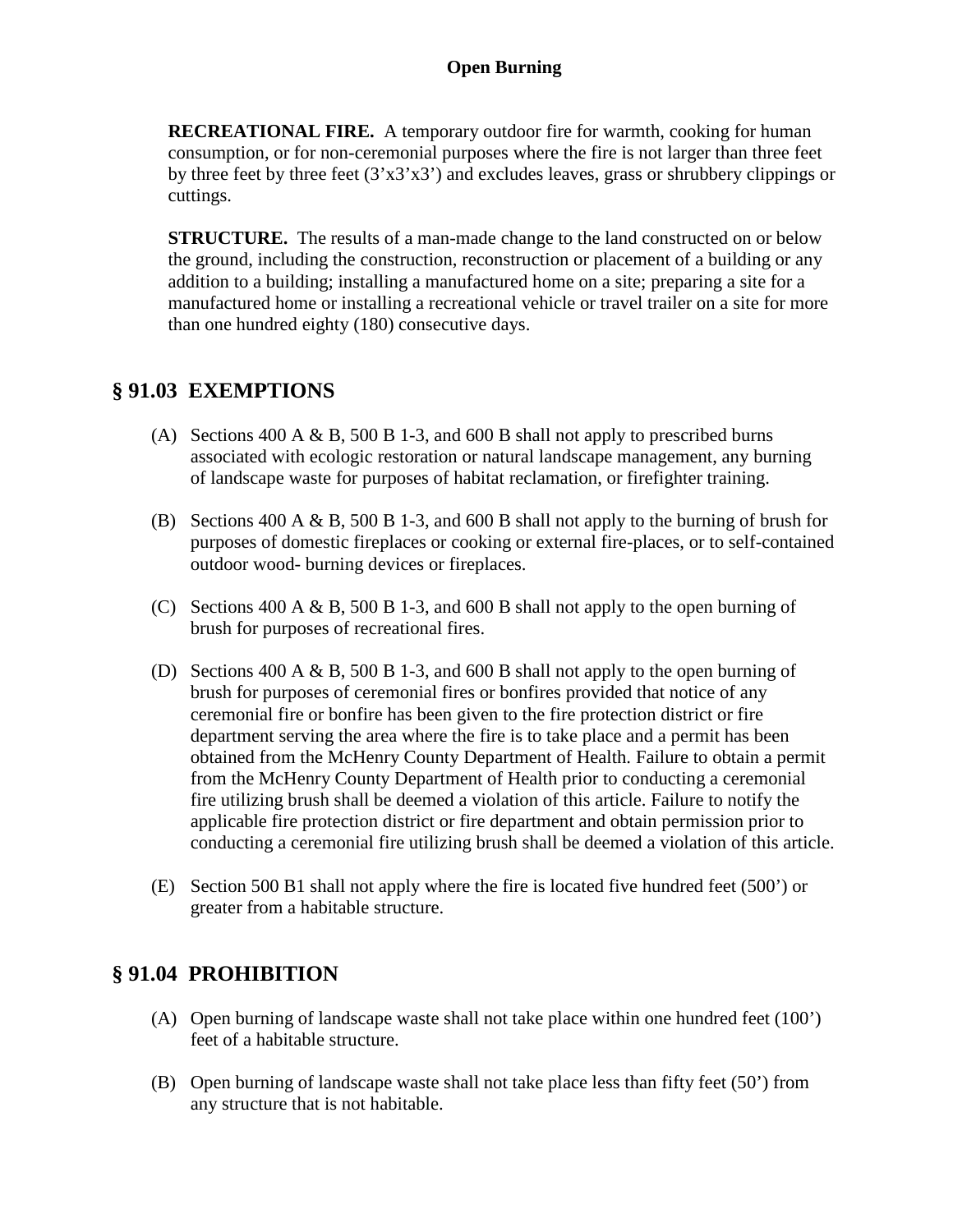- (C) The burning of manure, garbage, litter or any materials other than landscape waste and/or brush is prohibited on any property in McHenry County.
- (D) The Chairman of the County Board shall have the authority to prohibit all open burning of landscape waste in the event of emergencies which require shifting of staff priorities or conditions that may represent significant potential for fire safety issues.

# **§ 91.05 RESTRICTIONS**

Any open burning in the County of McHenry shall be in accordance with the restrictions enumerated below:

- (A) The open burning of landscape waste shall only occur on the property upon which the landscape waste was generated. The burning of any materials other than landscape waste is prohibited.
- (B) The following restrictions upon the open burning of landscape waste on the property upon which it was generated shall prevail:
	- 1. Burning is permitted only on weekends, between dawn and dusk, during the months of October, November, April and May.
	- 2. Burning is not permitted when the wind is in excess of ten (10) miles per hour.
	- 3. Burning is not permitted of any material other than dry landscape waste and/or brush.
	- 4. Burning is not permitted on public or private roads, alleys, sidewalks or easements.
	- 5. Burning is not permitted when it is a visibility hazard on roadways, railroad tracks or air fields.

# **§ 91.06 CONDITIONS AND LIMITATIONS OF OPEN BURNING**

- (A) All open burning must be supervised by an individual at least 18 years of age until the fire is extinguished.
- (B) A fire extinguisher or garden hose or water source shall be available at the burning site.
- (C) It is the responsibility of the individual conducting the burning and the owner of the property to satisfactorily determine that all conditions upon burning as noted above are complied with during any burning.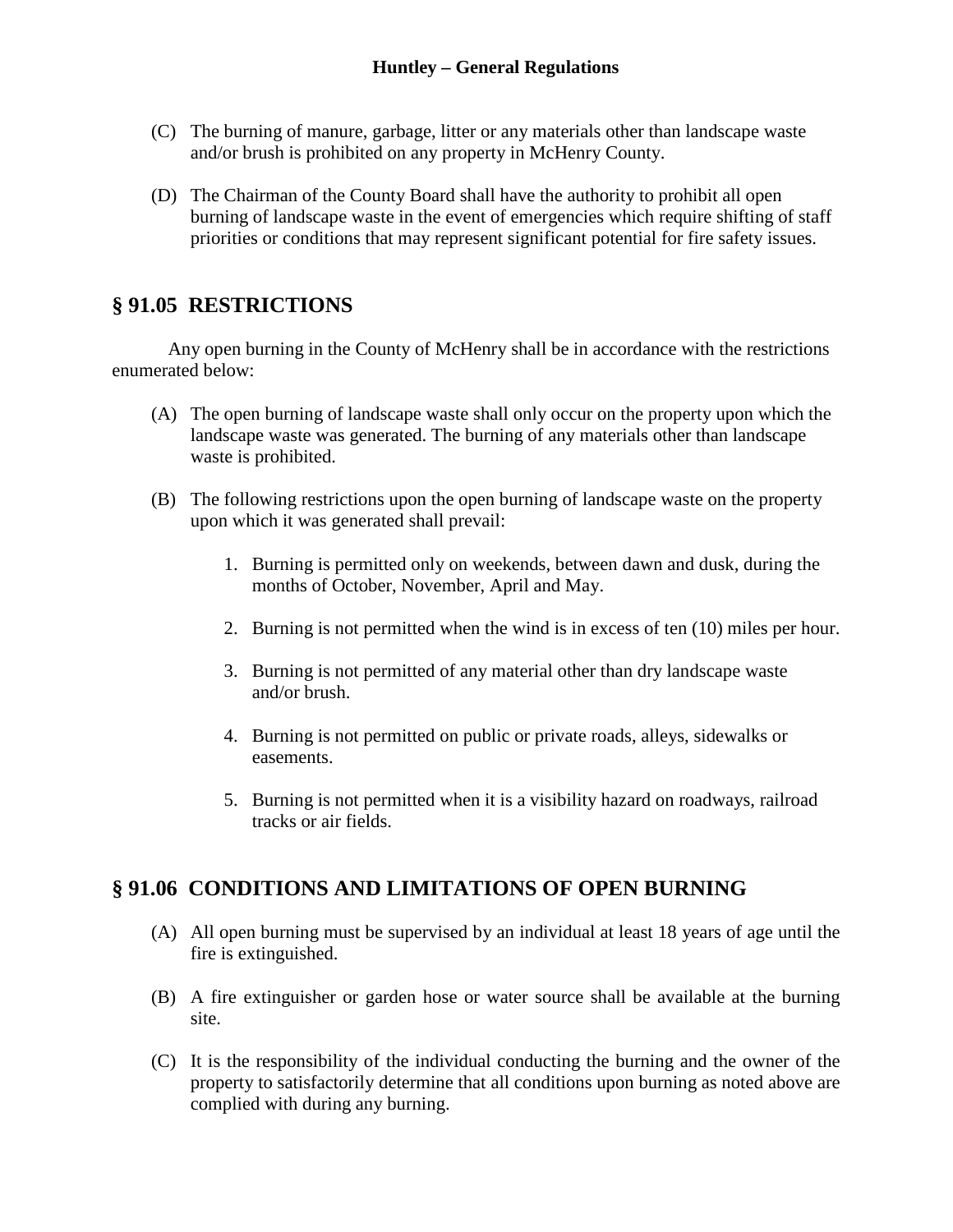- (D) It shall be unlawful for any person to cause or allow any open or uncontrolled burning of landscape waste and/or other materials in violation of the above regulations and restrictions.
- (E) Any ceremonial fire (bonfire) or recreational fire must be supervised by an individual at least 18 years of age or older.
- (F) The Chairman of the County Board shall have the authority to waive all or part of the requirements of this Ordinance in the event of emergencies resulting from natural phenomenon or civil strife.

# **§ 91.07 ENFORCEMENT, VIOLATIONS AND PENALTIES**

- (A) McHenry County Department of Health shall be primarily responsible for the enforcement of this Ordinance. Any enforcement officer of the McHenry County Department of Health, law enforcement agency, fire department or fire protection district is hereby authorized to enforce the provisions of this article.
- (B) Any person who violates any provision of this article shall be punished by a fine of one hundred dollars (\$100.00) for a first time offense and a fine of up to one thousand dollars (\$1,000) for offenses subsequent to the first offense. The burning of any toxic material and any prior convictions under this article shall be considered factors in aggravation for purposes of the assessment of any fines.

# **§ 91.08 PROGRAM OVERSIGHT**

- (A) The McHenry County Solid Waste Manager shall endeavor to create economical alternatives to the open burning of landscape waste for McHenry County residents.
- (B) The Public Health and Human Services Committee of the McHenry County Board shall have oversight responsibility for, and will review quarterly, the development and implementation of all programs in all categories set forth herein and which may be recommended in the future.
- (C) This ordinance does not supersede any requirements of a government entity that may be more restrictive.

(Ord. (O)2008-03.13, passed 3-18-08)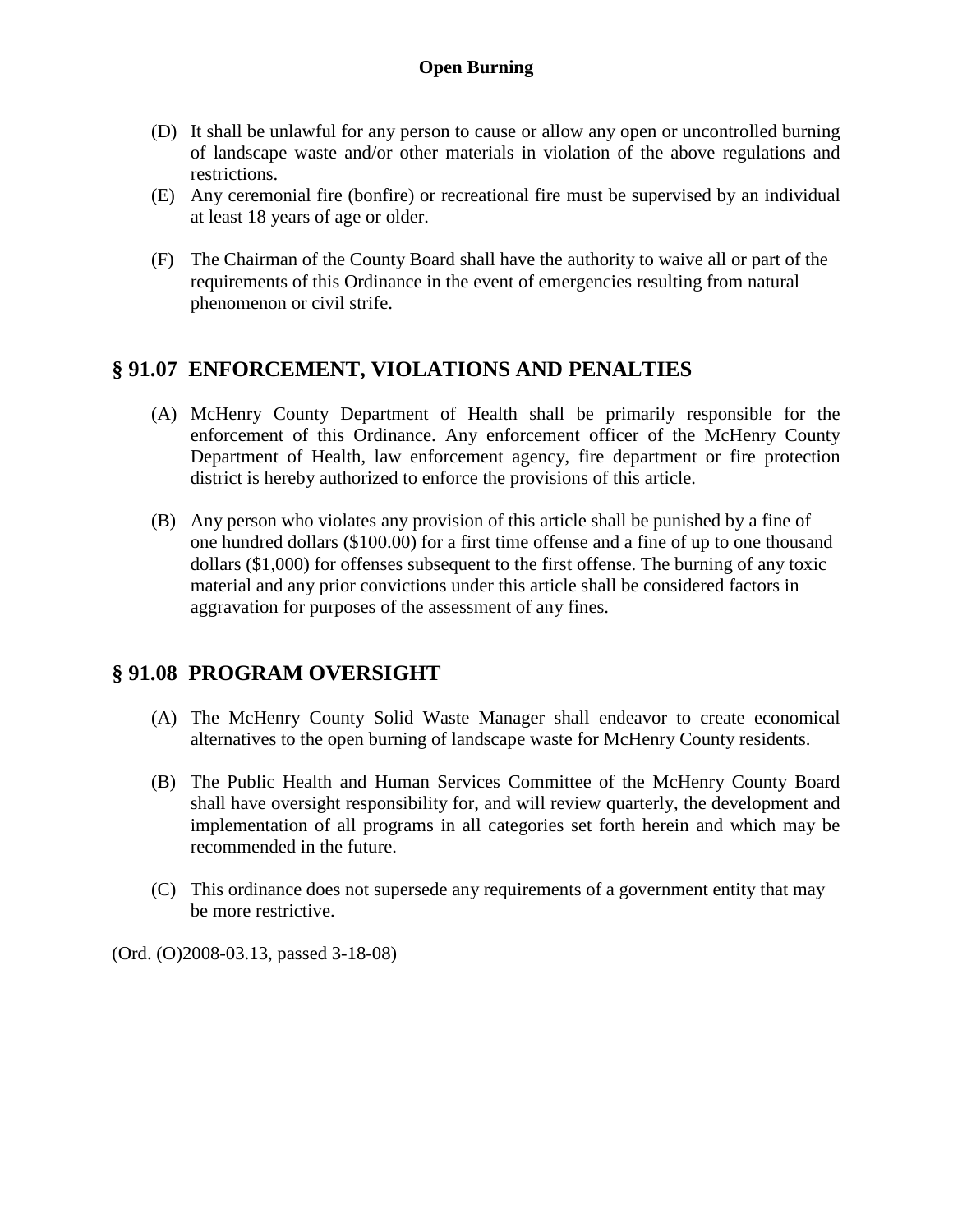#### **Huntley – General Regulations**

**Section B – Kane County** (Ord. (O)2008-05.24, passed 5-01-08)

### **§ 91.09 GENERAL PROVISIONS**

**Intent and Purpose** Whereas, open burning creates a risk of losses due to fire and impairs air quality, regulation of open burning is necessary to protect the public health, safety, and welfare.

### **§91.10 DEFINITIONS**

**"BRUSH"** Tree trunks, limbs, branches, and twigs.

**"CEREMONIAL FIRE (BONFIRE)"** An outdoor fire larger than three feet by three feet by three feet  $(3'x3'x3')$  which is used for entertainment purposes as part of a specifically scheduled public or private event and excludes leaves, grass or shrubbery clippings or cuttings.

**"GARBAGE"** The animal and vegetable waste resulting from the handling, preparation, cooking and consumption of food.

**"HABITABLE STRUCTURE"** Any structure with electric and heat intended to be used for living, sleeping, eating, or assembly purposes including but not limited to residences, multi family dwellings, churches, schools, food facilities and industrial buildings.

**"LANDSCAPE WASTE"** All accumulation of grass or shrubbery cuttings, leaves, flowers and weeds.

**"LITTER"** Any discarded, used or unconsumed substance or waste. Litter may include, but is not limited to, any garbage, trash, refuse, debris, rubbish, newspaper, magazines, glass, metal, plastic or paper containers or other packaging construction material, motor vehicle parts, furniture, oil, carcass of dead animal, any nauseous or offensive matter of any kind, any object likely to injure any person or create a traffic hazard, potentially infectious medical waste, or anything else of an unsightly or unsanitary nature, which has been discarded, abandoned or otherwise disposed of improperly.

**"MANURE"** The fecal and urinary defecations of livestock and poultry. Manure may often contain some spilled feed, bedding or litter.

**"NON-HABITABLE STRUCTURE"** Any structure not identified as habitable as defined and would include but is not limited to garages, sheds, barns, and swimming pools.

**"OPEN BURNING"** The combustion of any matter in such a way that the products of the combustion are emitted to the open air without originating in or passing through equipment for which a permit could be issued under the provisions of the Environmental Protection Act.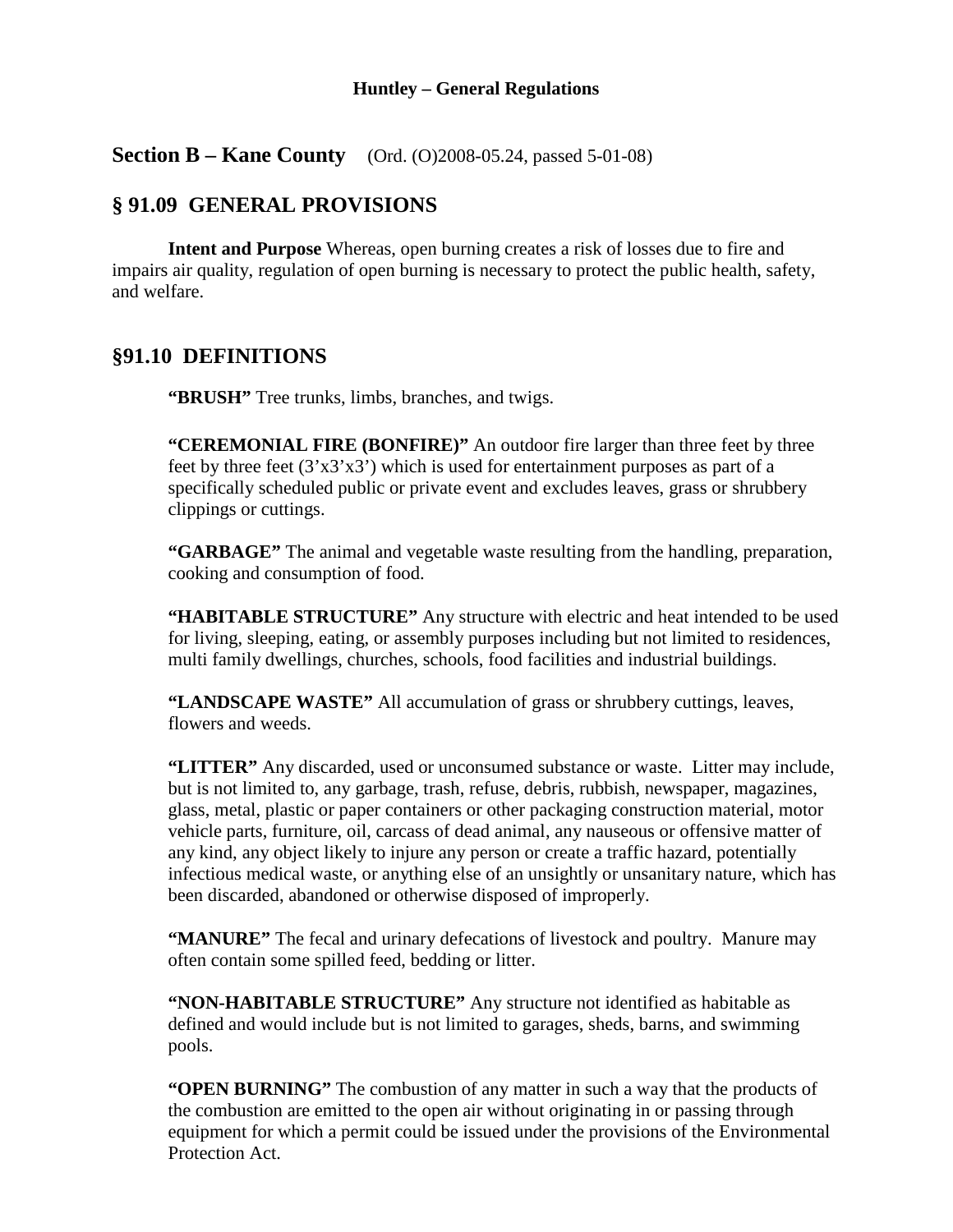**"RECREATIONAL FIRE"** A temporary outdoor fire for warmth, cooking for human consumption, or for non-ceremonial purposes where the fire is not larger than three feet by three feet by three feet  $(3'x3'x3')$  and excludes leaves, grass or shrubbery clippings or cuttings.

**"STRUCTURE"** The results of a man-made change to the land constructed on or below the ground, including the construction, reconstruction or placement of a building or any addition to a building; installing a manufactured home on a site; preparing a site for a manufactured home or installing a recreational vehicle or travel trailer on a site for more than one hundred eighty (180) consecutive days.

### **§91.11 EXEMPTIONS**

- (A) Sections 400 A & B, 500 B 1-3, and 600 B shall not apply to prescribed burns associated with ecologic restoration or natural landscape management, any burning of landscape waste for purposes of habitat reclamation, or firefighter training.
- (B) Sections 400 A & B, 500 B 1-3, and 600 B shall not apply to the burning of brush for purposes of domestic fireplaces or cooking or external fire-places, or to selfcontained outdoor wood- burning devices or fireplaces.
- (C) Sections 400 A  $\&$  B, 500 B 1-3, and 600 B shall not apply to the open burning of brush for purposes of recreational fires.
- (D) Sections 400 A & B, 500 B 1-3, and 600 B shall not apply to the open burning of brush for purposes of ceremonial fires or bonfires provided that notice of any ceremonial fire or bonfire has been given to the fire protection district or fire department serving the area where the fire is to take place and a permit has been obtained from the Village of Huntley Development Services Department. Failure to obtain a permit from the Village of Huntley Development Services Department prior to conducting a ceremonial fire utilizing brush shall be deemed a violation of this article. Failure to notify the fire protection district and obtain permission prior to conducting a ceremonial fire utilizing brush shall be deemed a violation of this article.
- (E) Section 500 B1 shall not apply where the fire is located five hundred feet (500') or greater from a habitable structure.

# **§91.12 PROHIBITION**

- (A) Open burning of landscape waste shall not take place within one hundred feet (100') feet of a habitable structure.
- (B) Open burning of landscape waste shall not take place less than fifty feet (50') from any structure that is not habitable.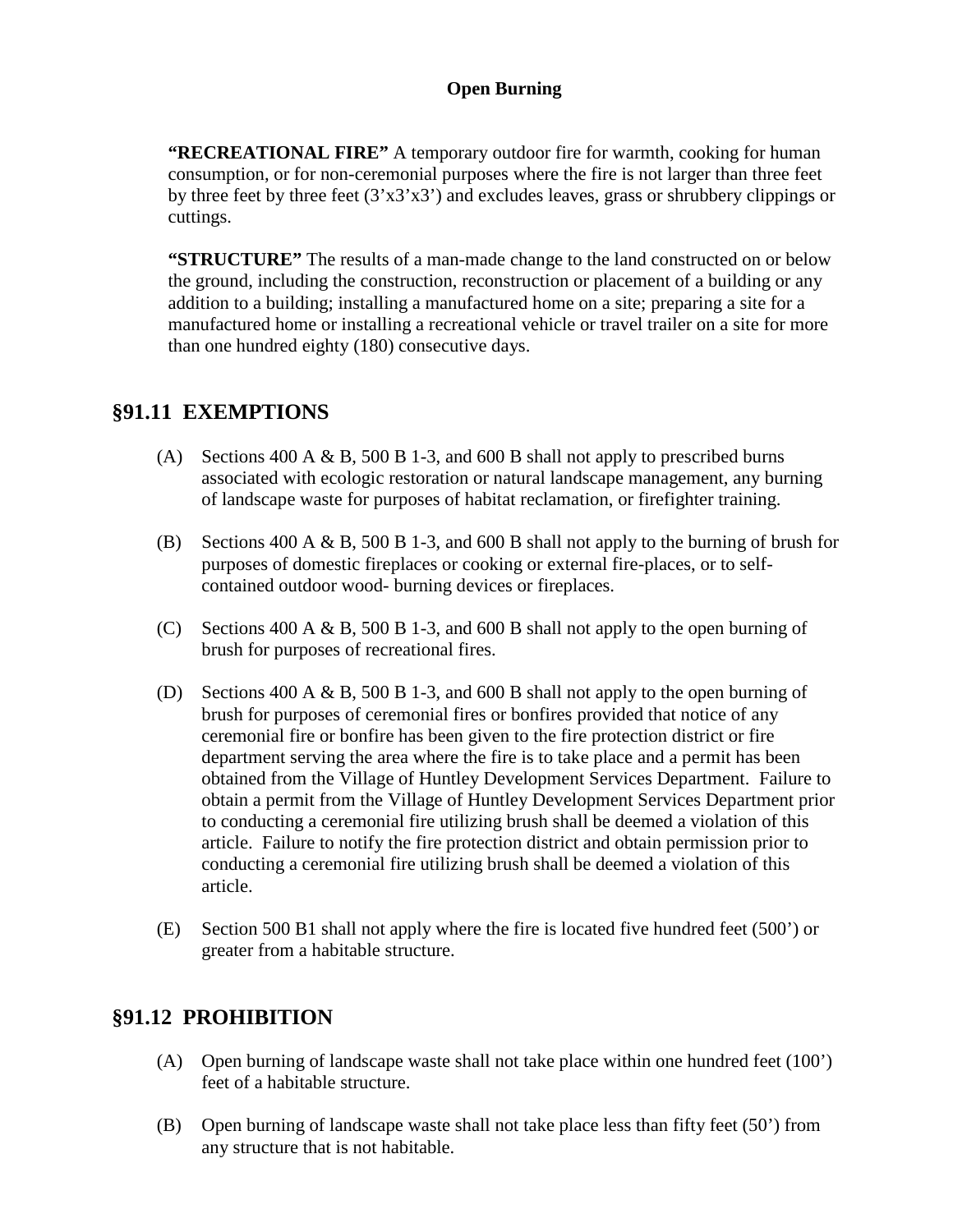#### **Huntley – General Regulations**

- (C) The burning of manure, garbage, litter or any materials other than landscape waste and/or brush is prohibited on any property in the Village of Huntley.
- (D) The Village President shall have the authority to prohibit all open burning of landscape waste in the event of emergencies which require shifting of staff priorities or conditions that may represent significant potential for fire safety issues.

### **§91.13 RESTRICTIONS**

Any open burning in the Village of Huntley shall be in accordance with the restrictions enumerated below:

- (A) The open burning of landscape waste shall only occur on the property upon which the landscape waste was generated. The burning of any materials other than landscape waste is prohibited.
- (B) The following restrictions upon the open burning of landscape waste on the property upon which it was generated shall prevail:
	- 1) Burning is permitted only on weekends, between dawn and dusk, during the months of October, November, April and May.
	- 2) Burning is not permitted when the wind is in excess of ten (10) miles per hour.
	- 3) Burning is not permitted of any material other than dry landscape waste and/or brush.
	- 4) Burning is not permitted on public or private roads, alleys, sidewalks or easements.
	- 5) Burning is not permitted when it is a visibility hazard on roadways, railroad tracks or air fields.

# **§91.14 CONDITIONS AND LIMITATIONS OF OPEN BURNING**

- (A) All open burning must be supervised by an individual at least 18 years of age until the fire is extinguished.
- (B) A fire extinguisher or garden hose or water source shall be available at the burning site.
- (C) It is the responsibility of the individual conducting the burning and the owner of the property to satisfactorily determine that all conditions upon burning as noted above are complied with during any burning.